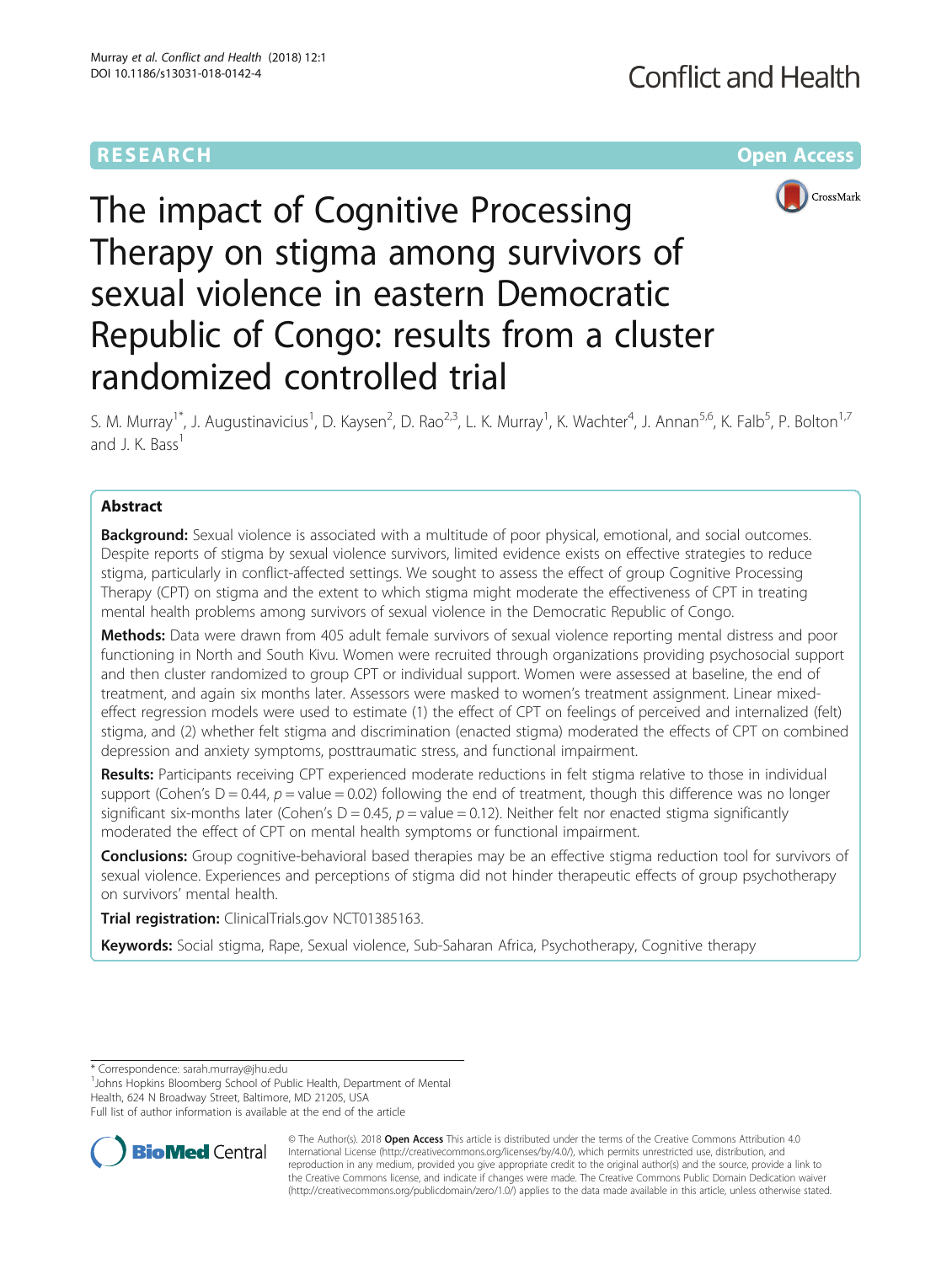## Background

In conflict-affected areas of Eastern Democratic Republic of Congo (DRC), nearly 40% of women participating in a community survey reported an experience of sexual violence (SV) in the 16 years following the 1994 civil war [\[1\]](#page-7-0). SV is associated with serious physical health consequences, including gynecological injuries, unintended pregnancy, and sexually transmitted diseases [\[2](#page-8-0)]. SV also has extensive psychological effects; elevated rates of depression, post-traumatic stress disorder (PTSD), and suicidality are well documented among survivors in DRC and elsewhere [\[1](#page-7-0), [3](#page-8-0), [4](#page-8-0)].

Due to the stigma associated with rape and its effects, SV can also profoundly affect survivors' relationships with their partners, family, and community [[5](#page-8-0), [6\]](#page-8-0). Link and Phelan define stigma as a social labeling and distancing process that occurs in the context of a power differential [[7](#page-8-0)]. Stigma can be experienced as perceived negative attitudes (i.e. perceived stigma) or changes in the way individuals are treated in their communities (i.e. discrimination or enacted stigma). Enacted stigma has been reported by SV survivors in DRC as taking various forms [[5](#page-8-0), [6, 8\]](#page-8-0). For example, approximately a third of SV survivors reported abandonment by their husbands or communities due to their experience of SV [[9\]](#page-8-0). Survivors may also internalize the stigma they experience, for instance, by developing feelings of shame [[5, 11\]](#page-8-0).

Further exploration of the stigma associated with SV in DRC demonstrates a complex interrelationship with mental health. SV survivors who are rejected by their families have been found to experience higher levels of posttraumatic stress and depression symptoms on average relative to those whom remain accepted within their families [\[8\]](#page-8-0). Findings among adolescents in DRC support that stigma may be a mechanism by which SV produces poor mental health outcomes [\[10](#page-8-0)]. Mental distress may also exacerbate the effects of stigma on survivors either by leading to additional stigma or by increasing social isolation [[11\]](#page-8-0). For instance, posttraumatic stress symptoms among women living in conflict-affected areas of DRC were found to be associated with fewer visits from family and community members to women's homes, but also fewer visits by affected women to others' homes [\[12\]](#page-8-0).

This interrelationship raises the possibility that interventions to improve mental health among SV survivors may also be effective in reducing stigma. Peer support and counseling for individuals who are the target of stigma have been identified as promising anti-stigma interventions [\[13](#page-8-0), [14](#page-8-0)]. A recent systematic review of HIVrelated stigma reduction interventions identified only seven evaluations of this type of program in high or low and middle-income settings; information and contactbased programs (where individuals have an opportunity to interact with someone living with HIV/AIDS) for the general community were far more common [\[15\]](#page-8-0). Overall, the majority of these studies found that stigma decreased over the course of the program, but not all used a validated measure of stigma and several studies included fewer than 100 individuals. Evaluation of the impact of mental health programs on stigma is also warranted to ensure that interventions for marginalized populations do not unintentionally cause harm.

Cognitive Processing Therapy (CPT) is an evidencebased psychotherapy specifically developed for survivors of rape that includes psychoeducation and cognitive restructuring [\[16\]](#page-8-0). We previously found that group-based CPT had large effect sizes (ranging from 1.1–1.8) on trauma, depression and anxiety, and functional impairment for survivors of sexual violence in DRC [\[17](#page-8-0)]. Group CPT was also observed to have small effects on emotional support seeking and membership and participation in community groups in this same sample of women [[18\]](#page-8-0). We hypothesized that CPT might be effective in addressing felt (i.e. perceived and internalized) stigma among SV survivors due to its focus on cognitive reframing, reducing avoidance of trauma-related cues and social isolation, and specific emphasis on identifying and challenging maladaptive beliefs (such as self-blame and negative beliefs about self and others) that stem from SV experiences [[16\]](#page-8-0). An example of a maladaptive belief is a woman feeling that "I don't have a voice in my house" on account of being raped. In a prior study of rape survivors in the United States, maladaptive beliefs were found to significantly change as a function of CPT [[19\]](#page-8-0). Further, by helping survivors identify sources of support or to recognize evidence that disconfirms their beliefs, CPT might address women's overgeneralized perceptions or negative beliefs about how others view them.

Stigma may also affect survivors' willingness to join or participate fully in group therapies. Stigma related to intimate partner violence and SV in general has been described by women as interfering with daily functioning and care seeking, leading to self-isolation [[5](#page-8-0), [20\]](#page-8-0). For example, shame over being raped has been described as a reason for delaying seeking medical care in DRC [[21](#page-8-0)]. In the United States, mental health-related stigma has shown a negative association with ability or willingness to continue pharmacological treatment once initiated [\[22\]](#page-8-0). Disruption in care seeking for a variety of problems associated with sexual violence may be a mechanism by which stigma negatively impacts overall health outcomes [\[23, 24\]](#page-8-0). We therefore hypothesized that enacted and felt stigma could moderate the effect of CPT on SV survivors' mental health.

Given the dearth of research on the anti-stigma potential of counseling programs, the multifaceted negative consequences of stigma for SV survivors, and the promise of CPT as an effective intervention, we sought to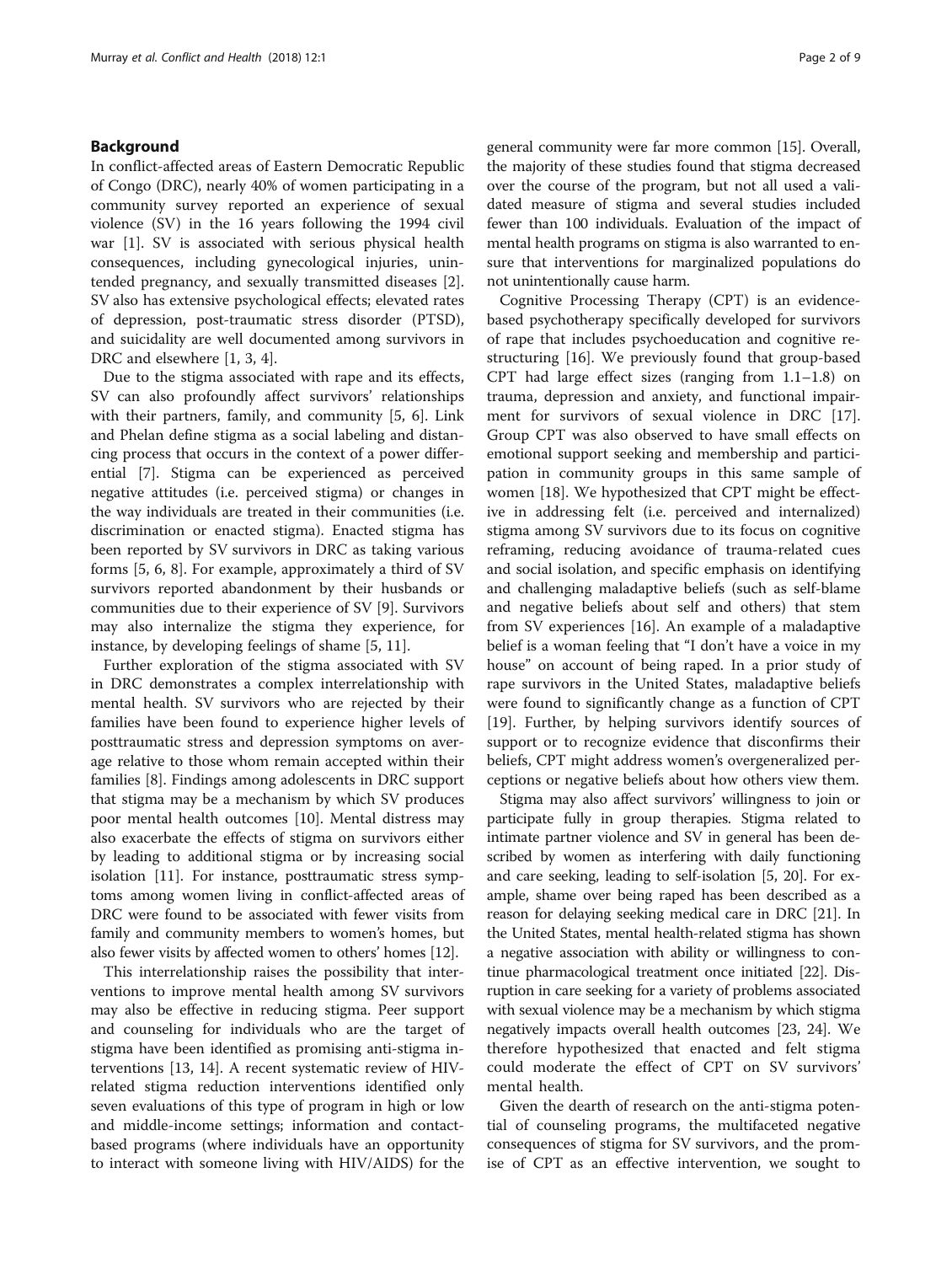answer the following research questions: what is the impact of group-CPT on felt stigma among survivors of sexual violence in Eastern DRC; and, does enacted or felt stigma moderate the effect of CPT on mental health?

#### Methods

This secondary analysis uses data from a prior randomized controlled trial of lay-worker administered group Cognitive Processing Therapy for female SV survivors in Eastern DRC. Detailed information on trial design is available in a report of primary trial outcomes: posttraumatic stress and combined depression and anxiety [\[17](#page-8-0)]. In brief, sixteen villages (14 in South Kivu and 2 in contiguous areas of North Kivu) were purposefully selected out of 23 in which a psychosocial assistant (PSA) was providing supportive counseling to female SV survivors through one of three non-governmental organizations (NGOs) supported by the International Rescue Committee. PSA availability and whether a village could be consistently and safely accessed guided selection. These villages were grouped by location and language and cluster randomized to cognitive processing therapy (CPT;  $n$  $= 7$ ) or a continuation of individual support (IS;  $n = 8$ ). One village was excluded post-randomization due to concerns about its PSA's ability to provide CPT.

Women were recruited in December 2010 by PSA review of current and former client lists. To be eligible, women needed to (a) have witnessed or experienced SV ("rape" in local translations); (b) be experiencing poor mental health (defined as a score of at least 55 on the total symptom scale, equivalent to an average response of 1 to scale items); and (c) be experiencing some impairment in daily functioning (defined as a score of 10 on the functioning scale, equivalent to indicating at least some dysfunction on half the scale items). Women were excluded if they expressed suicidal ideation that was deemed to need immediate intervention. In areas randomized to CPT, recruitment ceased when 28–30 eligible women were identified in each village. Women closest to the NGO offices were then selected to fill three groups of up to 8 women per village. In IS villages, all eligible women were invited to join the study [\[17](#page-8-0)].

Follow-up assessments administered by research assistants masked to treatment assignment took place within one month of the end of CPT and again six months later. Oral informed consent was obtained from all individual participants included in the study. The Johns Hopkins Bloomberg School of Public Health and the Kinshasa School of Public Health Institutional Review Boards provided ethical approval.

## Intervention conditions

Cognitive processing therapy (CPT) is a manualized evidence-based psychotherapy developed specifically for

treating mental health problems in rape survivors. To improve the reach of the intervention in DRC where the gap between available services and need is large, CPT was delivered in a group format. In addition, based on findings of similar efficacy [[25\]](#page-8-0), a version of CPT without a trauma narrative component was used. Treatment occurred over 12 sessions (of approximately 2 h in length), the first of which was delivered individually. PSAs in villages randomized to CPT received two weeks of training from US-based practitioners. A multi-tiered apprenticeship structure (described elsewhere [[26](#page-8-0)]) was used to support and monitor CPT implementation with oversight by local and US-based supervisors. For the individual support (IS) arm, PSAs continued to be available to women with the same psychosocial support services that they provided before study initiation, including referrals for medical, economic, and legal problems.

#### **Instruments**

The study instrument was translated into five local languages (Kibembe, Kifuliro, Kihavu, Mashi, and Swahili) and included the following sections: demographics, trauma exposure, daily functioning, and psychosocial and mental health problems.

#### **Demographics**

Participants self reported their age, language, marital status, the total number of people living in their household, and whether they had lived in the same village for 10 years or more. For analysis, marital status was treated as a binary variable of currently married or not.

#### Trauma exposure

Women self-reported whether they had either (a) witnessed or (b) experienced the following events: sexual violence (locally translated as rape), a severe violent attack such as a beating or attack with a weapon, looting or burning of home or property, abandonment or having been thrown out, and abduction. Women also reported whether they had witnessed murder. Two composite variables were created by separately summing the types of traumas experienced (maximum possible score of 5) and witnessed (maximum possible score of 6).

## Functioning

Following a process described elsewhere [[27\]](#page-8-0), a 20-item local functionality inventory was created based on participants' descriptions of what activities women needed to be able to complete daily to support themselves, their families, and their communities (see Additional file [1](#page-7-0) for a full list of activities). Participants indicted how much difficulty they experienced in doing each activity on a Likert scale of 0 (none) to 4 (often cannot do). Item responses were averaged so a woman's score could range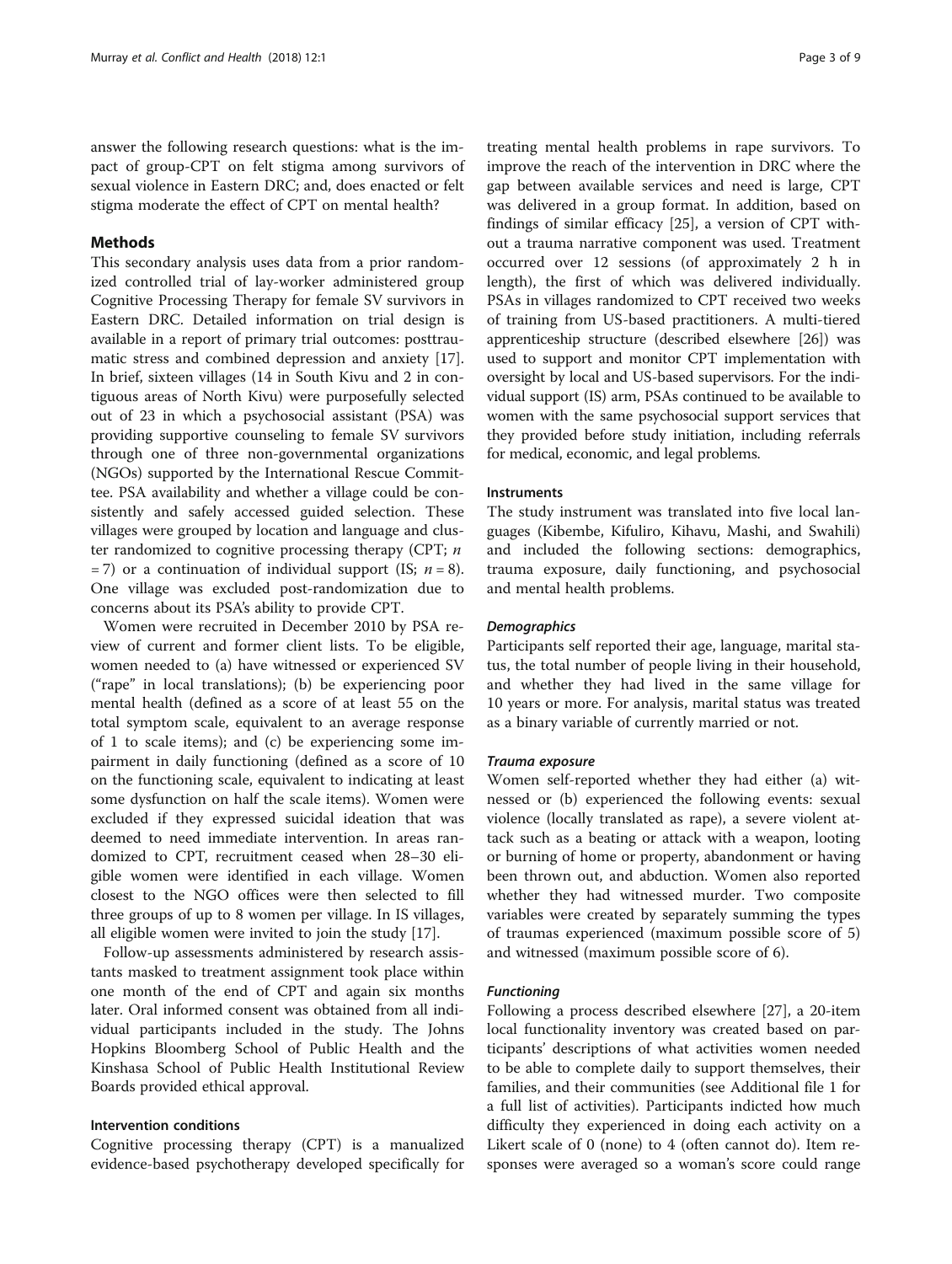from 0 to 4, with higher scores reflecting greater impairment. Cronbach's alpha for the functioning scale was 0.93 [[17\]](#page-8-0).

## Psychosocial and mental health problems

Women in three Eastern DRC communities initially described mental health and psychosocial problems experienced by SV survivors during a qualitative study. Participants in this qualitative study constituted a separate sample from the women enrolled in the RCT. Based on these findings, a 55-item mental health symptom and psychosocial problem questionnaire was created that included 15 depression and 10 anxiety items from the Hopkins Symptom Checklist-25 (HSCL), 16 posttraumatic stress items from the Harvard Trauma Questionnaire (HTQ), and additional items described in the qualitative study not covered by these measures (see [[17](#page-8-0)] for a list of all items). The HSCL-25 and HTQ scales were used to measure the primary outcomes of combined depression and anxiety and posttraumatic stress in the original RCT analysis. For the HSCL and HTQ, women were asked to indicate on a Likert scale how often in the last four weeks they experienced each problem ranging from 0 (not at all) to 3 (a lot). Responses to scale items were averaged so mental health symptom scores could range from 0 to 3 with a higher score indicating greater severity. For this secondary analysis, the HTQ item "feeling detached of withdrawn from others" and the HSCL item "feelings of worthlessness, no value" were excluded from the average posttraumatic stress and combined depression and anxiety average scores respectively due to the inclusion of these items on the felt stigma scale (see below). Cronbach's alpha for the revised HTQ and HSCL scale were 0.87 and 0.89, respectively.

#### Felt and enacted stigma

The stigma scale development and testing process, conducted with baseline data from all women who indicated having directly experienced sexual violence in this sample  $(n = 383)$ , is described in detail elsewhere [\[28](#page-8-0)]. Briefly, an initial exploratory factor analysis was conducted using 16 psychosocial problems mentioned by participants that were not captured on the combined depression and anxiety or PTSD scale. Six of these 16 items loaded together on one factor, distinct from items representing more general mental distress such as anger, being cold, or thinking too much. To support the content validity of the measure, three items from HSCL or HTQ (two of which were ultimately retained) and six on traumatic experiences (four of which were ultimately retained) were combined with these 6 initial items and included in further factor analyses. Ultimately, these analyses supported the existence of two related but distinct constructs: one, composed of experiences of rejection and discrimination, we termed enacted stigma (4-items); and a second, composed of indicators of perceived and internalized stigma, we termed felt stigma (8-items) (see Additional file [1](#page-7-0) for a list of items) [\[28](#page-8-0)].

For each felt stigma item, women were asked to indicate on a Likert scale how often in the last four weeks they experienced each problem ranging from 0 (not at all) to 3 (a lot). Item responses were averaged so felt stigma scores could range from 0 to 3 with a higher score indicating greater severity. Cronbach's alpha for the felt stigma scale was 0.86, indicating strong internal consistency [[28\]](#page-8-0). Data on enacted stigma was only collected at baseline. The enacted stigma scale asked women to indicate whether they had ever experienced particular traumatic events. Participant responses were averaged and rescaled to range from 0 to 10 for ease of interpretability. The Kuder-Richardson coefficient for the enacted stigma scale was 0.68, indicating borderline acceptable internal consistency [[28](#page-8-0)].

#### Analysis

Our sample included women who reported witnessing but not directly experiencing SV  $(n = 22, \lt 6\%)$  and women who reported a SV experience. We chose to include both sets of women because, as women were recruited from the rosters of organizations providing services to survivors of sexual violence, it is likely that women who only indicated witnessing violence had (a) in actuality also experienced SV or (b) still experienced the effects of SV (including stigma) to a certain extent as witnesses. Longitudinal maximum likelihood estimated mixed-effect linear regression models with a robust variance estimator were used for all analyses with an intent-to-treat approach. Random effects included the participant (to account for multiple measures over time), CPT group, and village. Differences in baseline demographics by treatment group were assessed using Student'<sup>s</sup> t-, Wilcoxon rank-sum, and Pearson's chi-squared tests. Linear regression was used to assess predictors of change in felt stigma over time. Results from these tests and consistency with prior analyses of data from this trial [\[17](#page-8-0), [18\]](#page-8-0) guided covariate selection.

Multiple imputation with chained equations (MICE) [[29\]](#page-8-0) was used to account for item-level missing data and loss to follow up. Out of 405 participants, 135 (33%) and 92 (23%) missed assessments at the first and second follow up respectively (participant flow diagram is available; [[17\]](#page-8-0)). One item on the enacted stigma sub-scale was only relevant to married women and another only to women with children (see Additional file [1](#page-7-0)). If a woman's response was missing for more than two items, her enacted stigma score was considered missing  $(n = 22, 5.43\%).$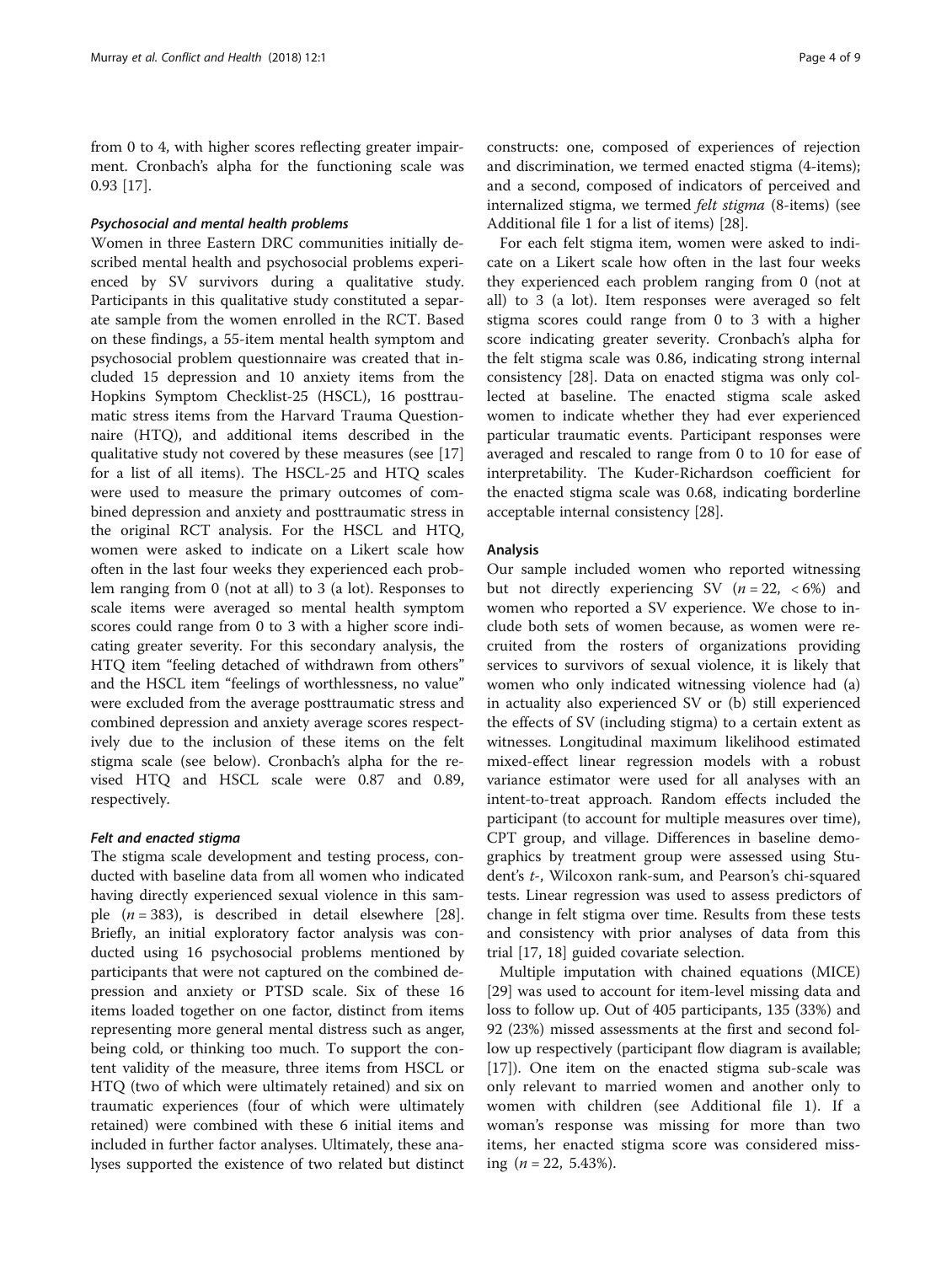For assessing the impact of CPT on felt stigma, time and treatment group were included as fixed effects. Treatment effect was the difference in change in felt stigma score over time by treatment group (time by treatment group interaction). For moderation analyses, we examined the difference between intervention and control participants' mean changes on study outcome scales (HSCL, HTQ, and functioning) over time by level of enacted and felt stigma reported at baseline (threeway interaction between intervention arm, time, and stigma variable). Cohen's d effect sizes were calculated by standardizing regression coefficients by the pooled standard deviation of the outcome at baseline [\[30\]](#page-8-0). All analyses were implemented with Stata 13 [\[31](#page-8-0)].

## Results

# Demographics and baseline characteristics of study women

Women randomized to group-CPT were older on average (37 vs. 34 years of age), more likely to speak Mashi or Kihavu, and a greater proportion were currently married (59% vs. 43%) (Table 1). Women randomized to CPT were also, on average, living in larger households at baseline (7.4 vs. 6.8 people) and more likely to have lived in their village for ten years or more (75% vs. 60%). Overall, women had approximately 2 years of formal education and were responsible for an average of four children. Women assigned to continue IS reported greater functional impairment, combined depression and anxiety, and posttraumatic stress symptoms than women assigned to CPT at baseline; however, they reported experiencing and witnessing fewer types of traumas than women in the CPT arm (3.4 vs. 3.9 and 4.1 vs. 5.2, respectively). Across the trial arms, 40 women (10%) reported knowing the person(s) who perpetrated the act of sexual violence. There was no significant difference in enacted stigma by group, though women in IS did report a slightly greater number of discrimination experiences. As reported previously, 141 women (90%) in CPT completed treatment (i.e. attended at least 9 sessions). In the IS arm, 182 women (73%) met with the APS at least once; on average, these 182 women attended 5 sessions with the APS [[17\]](#page-8-0).

# The effect of cognitive processing therapy (CPT) on felt stigma

Overall, women at baseline had a mean felt stigma score of 1.98, equivalent to experiencing a moderate amount of felt stigma on average. Women randomized to IS reported more severe felt stigma than women in CPT, a difference that reached statistical significance (Table [2](#page-5-0)). While women in both arms experienced a reduction in felt stigma over time,

| <b>Table 1</b> Demographics, traumatic experiences, and mental |  |
|----------------------------------------------------------------|--|
| health of women in Democratic Republic of Congo at study       |  |
| baseline, April 2011                                           |  |

| Variable                                                      | CPT<br>$(n = 157)$ | IS<br>$(n = 248)$ |
|---------------------------------------------------------------|--------------------|-------------------|
| Demographic characteristics                                   |                    |                   |
| Age in years, Mean (SD)*                                      | 36.89 (13.44)      | 33.77 (12.43)     |
| Years of education completed,<br>Mean (SD)                    | 1.76 (2.76)        | 2.25(3.14)        |
| Number of people living in home,<br>Mean (SD)*                | 7.41(3.15)         | 6.81(3.32)        |
| Number of children responsible for,<br>Mean (SD)              | 3.96 (2.67)        | 4.06 (2.76)       |
| Marital Status, No. (%)*                                      |                    |                   |
| Single                                                        | 20 (12.74)         | 35 (14.11)        |
| Married                                                       | 93 (59.24)         | 107 (43.15)       |
| Divorced                                                      | 1(0.65)            | 11 (4.44)         |
| Separated                                                     | 19 (12.10)         | 43 (17.34)        |
| Widowed                                                       | 24 (15.29)         | 52 (20.97)        |
| Living in territory of origin, No. (%)                        | 130 (82.80)        | 194 (78.23)       |
| Lived at current home for 10 years<br>or more, No. (%)*       | 118 (75.16)        | 148 (59.68)       |
| Language, No. (%)*                                            |                    |                   |
| Kibembe                                                       | 0(0.0)             | 46 (18.55)        |
| Kifuliro                                                      | 30 (19.11)         | 64 (25.81)        |
| Kihavu                                                        | 58 (36.94)         | 81 (32.66)        |
| Mashi                                                         | 45 (28.66)         | 0(0.0)            |
| Swahili                                                       | 24 (15.29)         | 57 (22.98)        |
| Perpetrator of sexual violence known<br>to woman <sup>a</sup> | 12(8.11)           | 28 (11.91)        |
| Trauma and Discrimination Experiences                         |                    |                   |
| Average different traumas experienced,<br>Mean (SD)*          | 3.91 (1.08)        | 3.36 (1.36)       |
| Average different traumas witnessed,<br>Mean (SD)*            | 5.20 (1.28)        | 4.06 (1.96)       |
| Enacted stigma, Mean (SD)                                     | 4.67(3.43)         | 5.13 (3.50)       |
| Mental health                                                 |                    |                   |
| Functioning score, Mean (SD)*                                 | 1.65(0.69)         | 2.48 (0.82)       |
| Depression and anxiety score, Mean (SD)*                      | 1.95(0.51)         | 2.18 (0.46)       |
| Posttraumatic stress score, Mean (SD)*                        | 1.86 (0.58)        | 2.21 (0.49)       |

Note: CPT Cognitive Processing Therapy, IS individual support, SD standard deviation; \*Between arm difference significant at  $p < 0.05$ . <sup>a</sup>Denominator is comprised of the 383 women who indicated personally experiencing sexual violence

participants in group-CPT experienced a significantly greater decline in felt stigma relative to IS participants at the end of treatment  $(B = -0.44, p$  value = 0.02). This magnitude but not the statistical significance of this effect was maintained six months posttreatment (B =  $-0.45$ , p value = 0.12).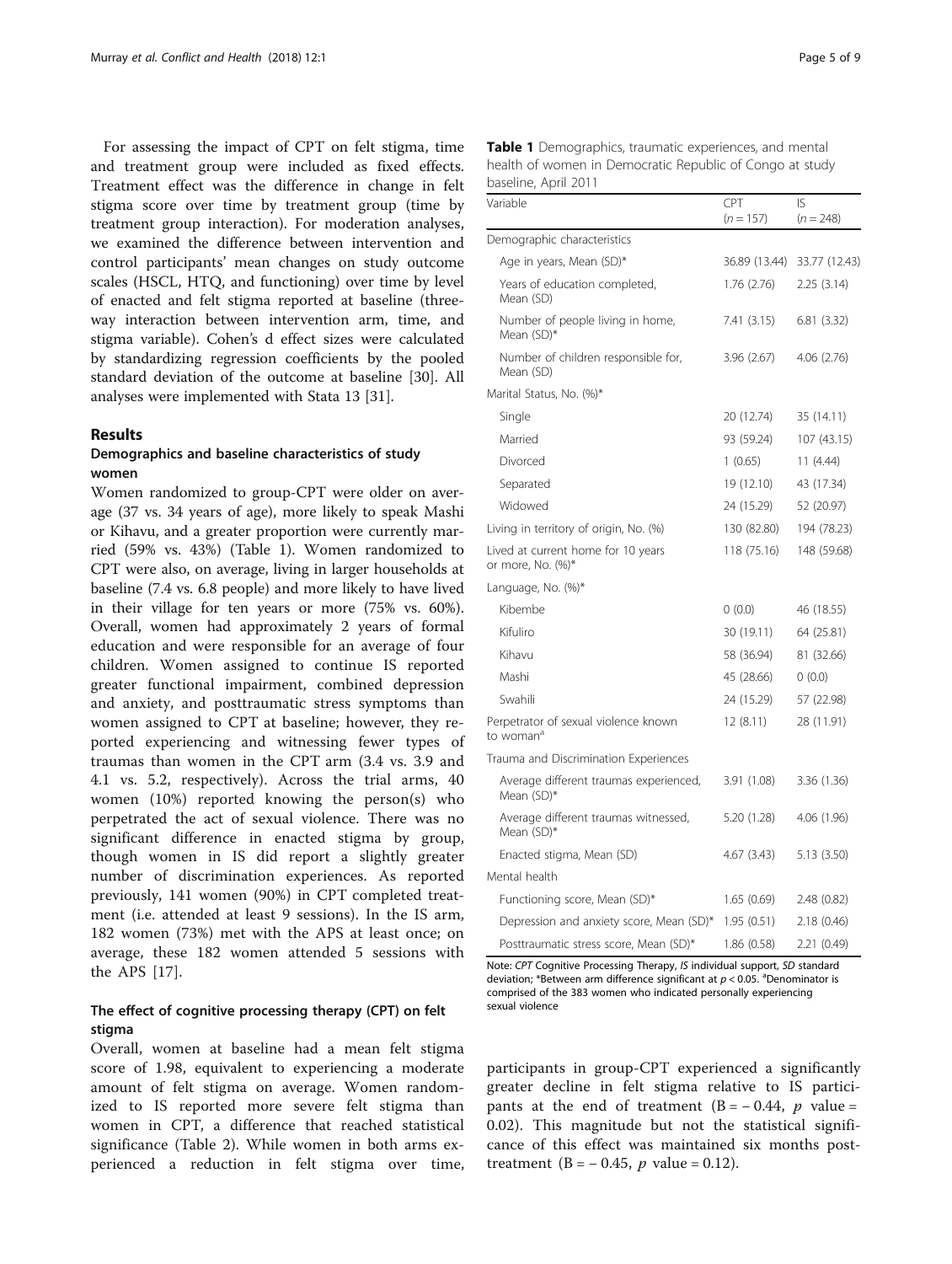<span id="page-5-0"></span>Table 2 Effect of CPT on felt stigma among women in Democratic Republic of Congo at end of treatment and after six-month maintenance period, April 201 l–February 2012 ( $n = 405$ )

| $\subset$ PT $^{\rm a}$<br>Mean (SD) | Mean (SD)   | $b(SE)^D$     | B,      | $P$ -value           |
|--------------------------------------|-------------|---------------|---------|----------------------|
| 1.72 (0.67)                          | 2.15(0.62)  |               |         | < 0.001 <sup>d</sup> |
| 0.57(0.68)                           | 1.60(0.82)  | $-0.30(0.13)$ | $-0.44$ | 0.024                |
| 0.60(0.65)                           | 1.43 (0.74) | $-0.31(0.20)$ | $-0.45$ | 0.119                |
|                                      |             |               |         |                      |

Note: CPT Cognitive Processing Therapy, /S individual support, SD standard deviation, SE standard error. <sup>a</sup>Unadjusted mean scores. <sup>b</sup>β is the coefficient for the interaction between treatment group (CPT or IS) and assessment time point and represents the difference in the change in felt stigma over time between women in the CPT and IS arms. Estimated using longitudinal mixed-effect linear regression; random effects included participant, CPT group, and village. Model covariates were baseline age, marital status (currently married yes or no), language, having lived in the current village for at least 10 years or less, total number of people living in the household, number of types of traumas experienced and witnessed, average baseline functioning score, and average baseline score on all mental health symptom items not included on the felt stigma scale. <sup>c</sup>Cohen's D effect size standardized using the pooled baseline standard deviation of the felt stigma outcome. <sup>d</sup>P-value is for the Wilcoxon rank-sum test of difference in felt stigma mean score at baseline by treatment group

# Moderation of CPT effectiveness for mental health problems by stigma

Reported felt stigma at baseline did not significantly moderate the effect of CPT on combined depression and anxiety ( $b = -0.07$ ; 95% confidence interval (CI):  $-0.40$ , 0.27) at the end of treatment (see Table 3). Higher felt stigma at baseline was associated with a greater, but non-significant, treatment effect of CPT relative to IS for posttraumatic stress  $(b = -0.18; 95\% \text{ CI: } -0.49, 0.14)$ and functional impairment  $(b = -0.17; 95\% \text{ CI: } -0.57$ , 0.24) at the end of treatment. Enacted stigma at baseline did not significantly moderate the effect of CPT on functional impairment  $(b = -0.02; 95\% \text{ CI: } -0.07, 0.04)$  or posttraumatic stress (b = 0.02; 95% CI: -0.04, 0.07). Higher reported experiences of enacted stigma at baseline were most strongly associated with a reduction in the effect of CPT relative to IS for combined depression and anxiety ( $b = 0.04$ ; 95% CI: 0.005, 0.08), though this difference was also non-significant.

## **Discussion**

We sought to explore the potential of a group-delivered evidence-based psychotherapy, Cognitive Processing Therapy, to reduce felt (i.e. internalized and perceived) stigma among female survivors of sexual violence in eastern DRC. Experiences and feelings of stigma were common among survivors at baseline. Group CPT participants experienced moderately greater reductions in felt stigma relative to control participants who only had access to basic individual psychosocial support. The magnitude, though not the statistical significance, of this effect was maintained six months-post treatment. Neither felt nor enacted stigma significantly moderated the effect of CPT on mental health outcomes or functionality. However,

Table 3 Moderation of the effect of CPT on the mental health of women in Democratic Republic of Congo by stigma reported at treatment initiation, April 2011–February 2012 ( $n = 405$ )

| Outcome                             | Felt stigma <sup>e</sup><br>$b$ (SE) $^a$ | Felt stigma<br>$p$ -value | Enacted stigma <sup>e</sup> (SE) a,b,c | Enacted stigma p-value |
|-------------------------------------|-------------------------------------------|---------------------------|----------------------------------------|------------------------|
| Depression and Anxiety <sup>d</sup> |                                           |                           |                                        |                        |
| Post intervention                   | $-0.07(0.17)$                             | 0.71                      | 0.04(0.02)                             | 0.08                   |
| 6 mo. post-intervention             | 0.01(0.18)                                | 0.94                      | 0.03(0.03)                             | 0.36                   |
| Posttraumatic stress d              |                                           |                           |                                        |                        |
| Post intervention                   | $-0.18(0.16)$                             | 0.27                      | 0.02(0.03)                             | 0.56                   |
| 6 mo. post-intervention             | 0.01(0.20)                                | 0.95                      | $-0.004(0.03)$                         | 0.88                   |
| Functioning <sup>e</sup>            |                                           |                           |                                        |                        |
| Post intervention                   | $-0.17(0.21)$                             | 0.42                      | $-0.02(0.03)$                          | 0.55                   |
| 6 mo. post-intervention             | 0.18(0.25)                                | 0.48                      | $-0.01(0.04)$                          | 0.73                   |

Note: CPT Cognitive Processing Therapy, SE standard error. <sup>a</sup>b is the beta-coefficient for the three-way interaction between treatment group (CPT or IS), assessment time point and moderating variable (felt-stigma or enacted stigma scale score) and represents the difference associated with a one unit increase in stigma score of the change in outcome over the time period between women in the CPT and IS arms. Estimated using longitudinal mixed-effect linear regression; random effects included participant, CPT group, and village. Model covariates were baseline age, marital status (currently married yes or no), currently pregnant, language, having lived in the current village for at least 10 years or less, total number of people living in the household, number of children for which the participant is responsible, and number of types of traumas experienced and witnessed. <sup>b</sup>Sample size for the analysis of enacted stigma as a moderator is reduced to  $n = 383$ due to some women missing more than 50% of the scale as one item was only relevant to married women ("rejected by husband") and another to those with children ("forced to live away from your children"). <sup>c</sup>For estimation of beta coefficients for the outcome of posttraumatic stress, 10 imputations were used instead of 11 due to a convergence failure in one imputed data set. <sup>d</sup>The HTQ item "feeling detached of withdrawn from others" and the HSCL item "feelings of worthlessness, no value" were excluded from the average posttraumatic stress and combined depression and anxiety average scores respectively due to the inclusion of these items on the felt stigma scale. <sup>e</sup>Locally developed scale, based primarily on qualitative research with women in DRC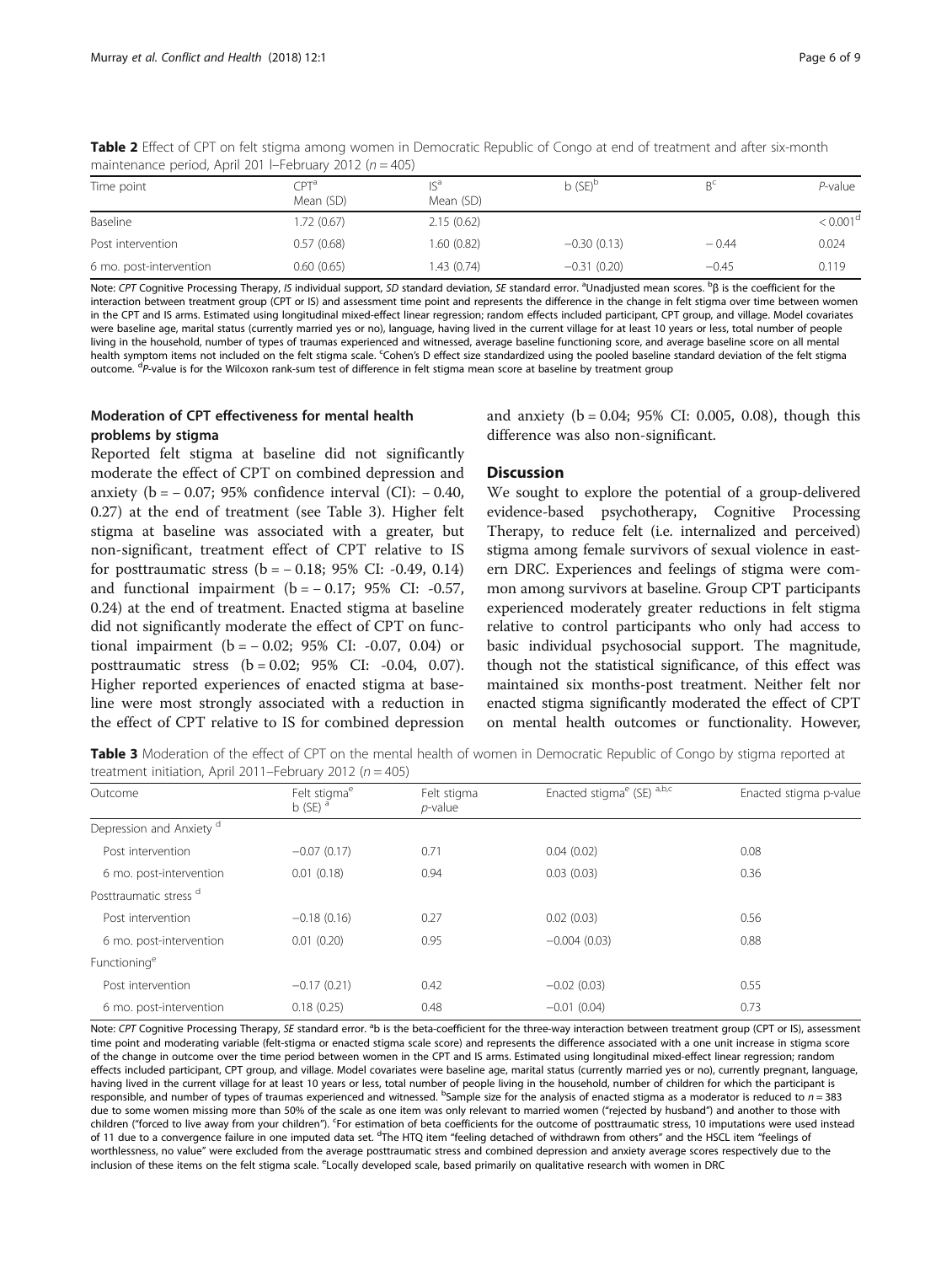women reporting more discrimination at baseline did experience slightly lower treatment effects.

The group format of the intervention is one possible mechanism behind the reduction observed in felt stigma; findings on effects of group psychosocial interventions on stigma are mixed. Some limited evidence exists that group-delivered Acceptance and Commitment Therapy, a psychotherapy based in principles of mindfulness, can reduce substance abuse-related internalized stigma [\[32](#page-8-0)]. Conversely, a study of group Cognitive Behavioral Therapy found improvements in self-esteem among people with schizophrenia, but not perceived stigma [[33\]](#page-8-0). The mixed nature of these findings from the broader literature suggests that while social contact may be an important factor to consider in efforts to reduce stigma, the nature of that contact, the characteristics of the participants, and the content of group activities must be given critical consideration.

An emphasis on cognitive restructuring, a key component in CPT, is another potential mechanism of the observed impact on felt stigma. This focus may explain differences in stigma reduction effects observed between CPT and other trauma-focused treatments that place greater emphasis on gradual desensitization or exposure [[25, 34](#page-8-0)]. CPT was found to be more effective than Prolonged Exposure Therapy in reducing guilt related to hindsight bias (feeling like the person could have done something to stop what happened) and lack of justification (for what they did surrounding the trauma) among SV survivors in the US [[25\]](#page-8-0). A second exposure based therapy for PTSD, Narrative Exposure Therapy, delivered individually to child soldiers in northern Uganda was found to have no impact on perceived stigma [\[34](#page-8-0)]. This supports the idea that cognitive restructuring may be a skill that helps survivors' not only deal with their own and others' beliefs regarding trauma experiences and mental disorders, but other interrelated domains important to overall wellness.

A group-based microfinance program (with no psychotherapeutic components) in the same area of DRC also resulted in a reduction in felt stigma for female survivors of sexual violence, but this reduction was smaller in magnitude [[35](#page-8-0)]. Although one potential pathway of this effect could have been social interaction and acceptance by women in the group, other pathways specific to economic activity (e.g. empowerment) could also explain this change. Differences in size of the effect between CPT and this microfinance program could be due to the programs impacting different aspects of the stigma experience. For instance, a microfinance program might be more effective in reducing stigma specifically associated with perceptions of exclusion from economic activities or non-specific feelings of low worth. For individuals who primarily experience stigma as shame or blame, this

type of program may not be effective. Alternatively, as a general skill with potential broad utility, cognitive restructuring may be effective in helping women address multiple components of the stigma experience.

The lower degree of felt stigma reported by CPT participants was largely maintained six months posttreatment, though the effect lost statistical significance. One potential area for future research is whether booster sessions may be needed to promote the long-term wellbeing of women in a context of continued adversity. As women may continue to be exposed to acts of SV and enacted stigma, the feasibility of combining CPT with a broader community-based campaign for social change, and whether this type of multilevel intervention could bolster the moderately sized reduction in stigma observed in this study, is worthy of investigation. As the enacted stigma scale items asked about having ever experienced these acts of discrimination, we were not able to assess the effect of CPT on enacted stigma since we could not accurately detect change in this outcome. Future study should assess if CPT has the potential to impact other forms of stigma.

Our lack of significant findings regarding moderation of CPT treatment effects by enacted or felt stigma may be due to several different factors. Our primary hypothesis was that both forms of stigma might impact care seeking, as in DRC women who experienced stigma on average took longer to seek services for sexual violence than those who did not [[21](#page-8-0)]. Given that our sample was drawn from women who had already chosen to seek support services specifically designed for sexual violence survivors, these women may have been less likely to delay or decide not to seek care when invited by trusted providers a second time, inhibiting our ability to see an effect. We also hypothesized that ultimately stigma might impact treatment success because it could lead to lower engagement in care. This hypothesis was based on a prior study in the US that found lower perceived stigma predicted greater adherence to antidepressant medication [\[22\]](#page-8-0). Overall, women in CPT were highly engaged in therapy. Our hypothesis therefore could simply be incorrect in this context where the need is great and opportunities for mental health services are otherwise practically non-existent.

#### Limitations

As this represents a secondary analysis of an evaluation of the effect of CPT on mental distress, the original trial was not designed to assess stigma as an outcome. Accordingly, there may be important parts of the stigma experience in this context that are not included in the measure used. As an example, survivors in DRC have described rejection as a complex concept that extends beyond physical separation from family and partners to include emotional and financial changes in relationships [[5](#page-8-0)]. As most of the items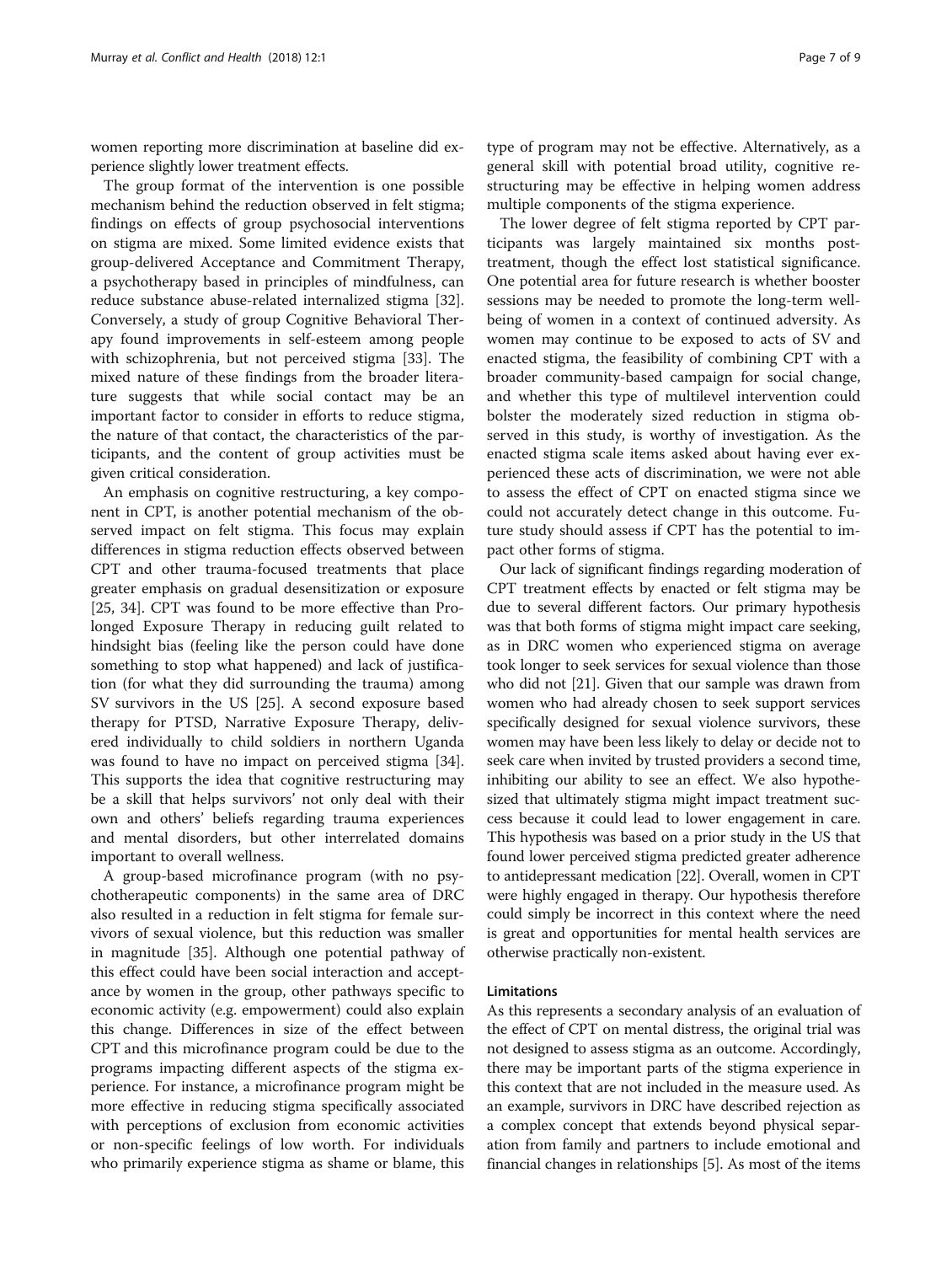<span id="page-7-0"></span>on our stigma scales arose from qualitative research in DRC, our measure may also be specific to the context. Further, as the enacted stigma scale included some items only relevant to women who have children or are married, findings regarding moderation of mental health treatment effects of CPT by enacted stigma may have limited generalizability. Women were recruited for this trial through services providing psychosocial assistance to sexual violence survivors, and thus our results may not be generalizable to non-careseeking women.

As felt stigma includes an individual's own assessment of their worth and how others view them, it is likely that factors related to mental health problems (e.g. negative affect or attribution bias) can shape felt stigma. This makes it challenging to distinguish between general emotional distress and internalized or perceived stigma in the measurement of the construct. We did find in earlier sensitivity analyses that depression and felt stigma items largely loaded onto distinct latent constructs in an exploratory factor analysis [[28\]](#page-8-0). In addition, after removing the three items from the felt stigma scale that we hypothesized would most strongly overlap with aspects of depression ("feelings of worthlessness", "wanting to avoid others or hide", and "feeling detached from others"), our findings were not meaningfully changed (results available upon request). It is also notable that the effect of CPT on felt stigma was attenuated relative to the effects on depression, anxiety, and trauma, which we expected given the intervention was designed to explicitly address mental health problems rather than stigma specifically. A further limitation is our inability to assess the long-term impact of the effects of CPT on felt stigma.

# Conclusions

Despite these limitations, our findings suggest that psychotherapies may be an effective tool for reducing feelings of stigma in women affected by sexual violence. Important for practitioners, group mental health therapies delivered to sexual violence survivors may be effective regardless of the level of stigma women perceive or internalize or past experiences of discrimination. Future research should compare individual and group delivered therapies to tease out the impact of group participation from that of the actual psychotherapy elements (e.g., cognitive restructuring). In addition to exploring the mechanisms by which CPT may impact stigma, another important direction for future research is assessing whether reductions in stigma may facilitate long-term improvements in women's mental health.

#### Additional file

[Additional file 1:](dx.doi.org/10.1186/s13031-018-0142-4) List of items included in locally-developed scales. (DOCX 68 kb)

#### Abbreviations

CPT: Cognitive Processing Therapy; DRC: Democratic Republic of Congo; IS: Individual support; NGO: Non-governmental organization; PSA: Psychosocial assistant; PTSD: Posttraumatic stress disorder; SV: Sexual violence

#### Acknowledgements

We would like to acknowledge the International Rescue Committee Bukavu staff for their work in implementing the study. We thank Katie Robinnette and Talita Cetinoglu for their role in helping oversee the original trial and helping to create the scales used to measure stigma. In particular, we would like to acknowledge all of the psychosocial assistants who provided individual support or CPT and the participants, without whom, this work would not be possible.

#### Funding

This research was supported by the U.S. Agency for International Development Victims of Torture Fund and the World Bank. Sarah Murray was supported by the NIMH Training Grant for Global Mental Health (T32MH103210). None of these funding agencies had any role in the design of the study; the collection, analysis and interpretation of the data; or, the writing of this manuscript.

#### Availability of data and materials

The datasets generated and/or analysed during the current study are not currently publicly available. Until such time when ongoing analyses are completed and the dataset becomes publicly available, the data are available from the corresponding author on reasonable request.

#### Authors contributions

SM conducted data analysis and wrote the first draft of the manuscript. JA conducted data analysis, helped write the first draft of the manuscript. JB, PB, JA, and KW conceived of and designed the trial. DK and LM provided clinical training and supervision for the trial. DR and KF assisted in interpretation of findings. All authors contributed to drafting or revising the manuscript, and read and approved the final manuscript for submission.

#### Ethics approval and consent to participate

Oral informed consent was obtained from all individual participants included in the study. The Johns Hopkins Bloomberg School of Public Health and the Kinshasa School of Public Health Institutional Review Boards provided ethical approval for the trial.

#### Consent for publication

Not applicable

#### Competing interests

The authors declare that they have no competing interests.

#### Publisher's Note

Springer Nature remains neutral with regard to jurisdictional claims in published maps and institutional affiliations.

#### Author details

<sup>1</sup> Johns Hopkins Bloomberg School of Public Health, Department of Mental Health, 624 N Broadway Street, Baltimore, MD 21205, USA. <sup>2</sup>Department of Psychiatry and Behavioral Sciences, University of Washington, Seattle, WA, USA. <sup>3</sup> Department of Global Health, University of Washington, Seattle, WA USA. <sup>4</sup>University of Texas, School of Social Work, Austin, TX, USA. <sup>5</sup>Research, Evaluation and Learning Unit, International Rescue Committee, New York, NY, USA. <sup>6</sup> Harris School of Public Policy, University of Chicago, Chicago, USA.<br><sup>7</sup> Johns Honkins Bloomborg School of Public Hoalth, Dopartment of <sup>7</sup>Johns Hopkins Bloomberg School of Public Health, Department of International Health, Baltimore, MD, USA.

#### Received: 16 May 2017 Accepted: 12 January 2018 Published online: 12 February 2018

#### References

1. Johnson K, Scott J, Rughita B, Kisielewski M, Asher J, Ong R, et al. Association of sexual violence and human rights violations with physical